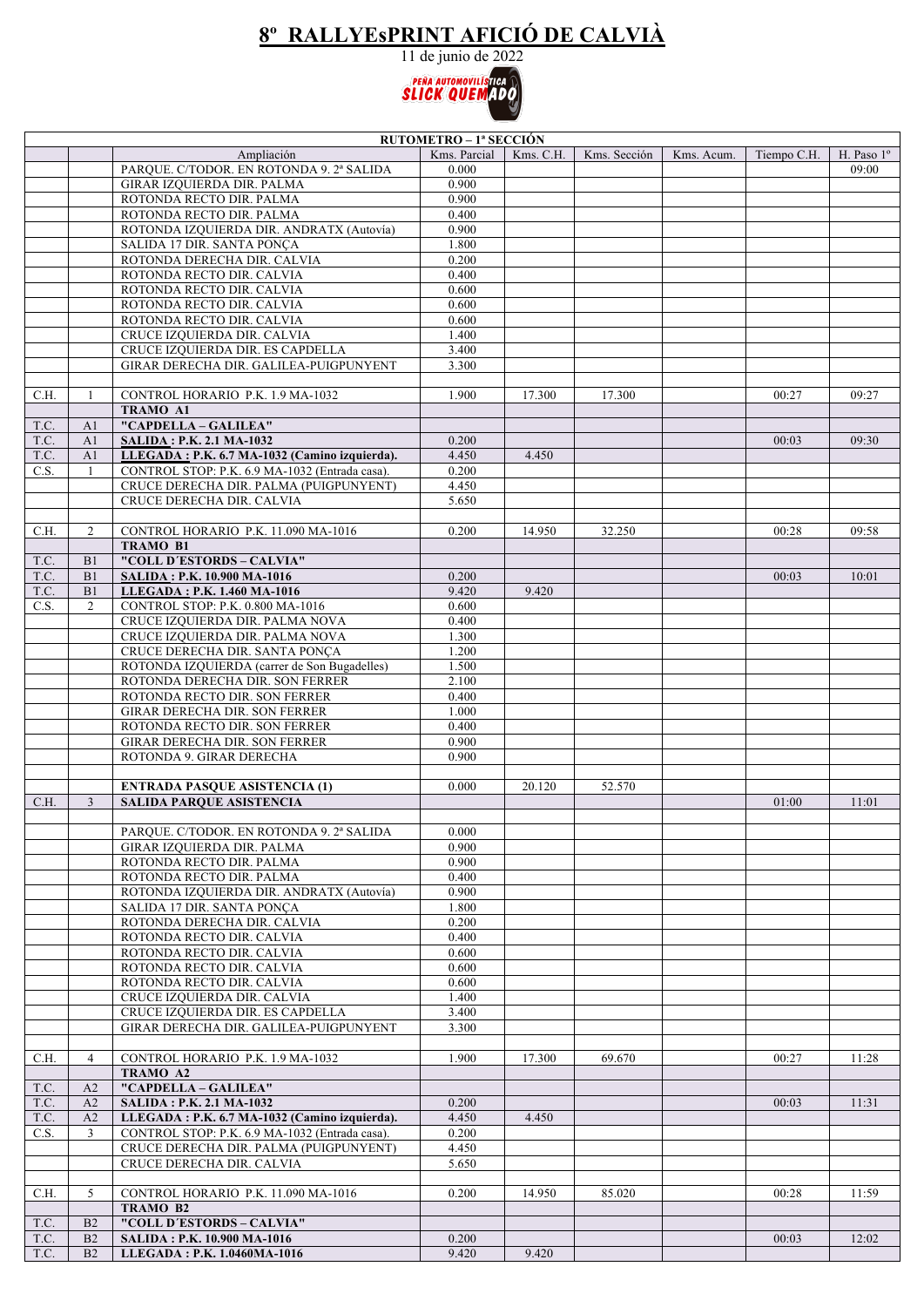| C.S. | CONTROL STOP: P.K. 0.800 MA-1016             | 0.600 |        |         |       |       |
|------|----------------------------------------------|-------|--------|---------|-------|-------|
|      | CRUCE IZQUIERDA DIR. PALMA NOVA              | 0.400 |        |         |       |       |
|      | CRUCE IZQUIERDA DIR. PALMA NOVA              | .300  |        |         |       |       |
|      | CRUCE DERECHA DIR. SANTA PONCA               | .200  |        |         |       |       |
|      | ROTONDA IZQUIERDA (carrer de Son Bugadelles) | .500  |        |         |       |       |
|      | ROTONDA DERECHA DIR. SON FERRER              | 2.100 |        |         |       |       |
|      | ROTONDA RECTO DIR. SON FERRER                | 0.400 |        |         |       |       |
|      | <b>GIRAR DERECHA DIR. SON FERRER</b>         | 000.1 |        |         |       |       |
|      | ROTONDA RECTO DIR. SON FERRER                | 0.400 |        |         |       |       |
|      | <b>GIRAR DERECHA DIR. SON FERRER</b>         | 0.900 |        |         |       |       |
|      | ROTONDA 9. GIRAR DERECHA                     | 0.900 |        |         |       |       |
|      |                                              |       |        |         |       |       |
| C.H. | <b>ENTRADA PAROUE DE TRABAJO</b>             | 0.000 | 20.120 | 105.140 | 00:40 | 12:42 |
|      |                                              |       |        |         |       |       |

## PARQUE DE TRABAJO

|      | <b>RUTOMETRO – 2ª SECCIÓN</b> |                                                        |                |           |              |            |             |            |
|------|-------------------------------|--------------------------------------------------------|----------------|-----------|--------------|------------|-------------|------------|
|      |                               | Ampliación                                             | Kms. Parcial   | Kms. C.H. | Kms. Sección | Kms. Acum. | Tiempo C.H. | H. Paso 1° |
|      |                               | PARQUE. C/TODOR. EN ROTONDA 9. 2ª SALIDA               | 0.000          |           |              |            |             | 16:00      |
|      |                               | GIRAR IZQUIERDA DIR. PALMA                             | 0.900          |           |              |            |             |            |
|      |                               | ROTONDA RECTO DIR. PALMA                               | 0.900          |           |              |            |             |            |
|      |                               | ROTONDA RECTO DIR. PALMA                               | 0.400          |           |              |            |             |            |
|      |                               | ROTONDA IZQUIERDA DIR. ANDRATX (Autovía)               | 0.900          |           |              |            |             |            |
|      |                               | SALIDA 17 DIR. SANTA PONCA                             | 1.800          |           |              |            |             |            |
|      |                               | ROTONDA DERECHA DIR. CALVIA                            | 0.200          |           |              |            |             |            |
|      |                               | ROTONDA RECTO DIR. CALVIA                              | 0.400          |           |              |            |             |            |
|      |                               | ROTONDA RECTO DIR. CALVIA                              | 0.600          |           |              |            |             |            |
|      |                               | ROTONDA RECTO DIR. CALVIA                              | 0.600          |           |              |            |             |            |
|      |                               | ROTONDA RECTO DIR. CALVIA                              | 0.600          |           |              |            |             |            |
|      |                               | CRUCE IZQUIERDA DIR. CALVIA                            | 1.400          |           |              |            |             |            |
|      |                               | CRUCE IZQUIERDA DIR. ES CAPDELLA                       | 3.400          |           |              |            |             |            |
|      |                               | GIRAR DERECHA DIR. GALILEA-PUIGPUNYENT                 | 3.300          |           |              |            |             |            |
|      |                               |                                                        |                |           |              |            |             |            |
| C.H. | $\tau$                        | CONTROL HORARIO P.K. 1.9 MA-1032                       | 1.900          | 17.300    | 17.300       | 122.640    | 00:27       | 16:27      |
|      |                               | TRAMO A3                                               |                |           |              |            |             |            |
| T.C. | A <sub>3</sub>                | "CAPDELLA - GALILEA"                                   |                |           |              |            |             |            |
| T.C. | A3                            | <b>SALIDA: P.K. 2.1 MA-1032</b>                        | 0.200          |           |              |            | 00:03       | 16:30      |
| T.C. | A <sub>3</sub>                | LLEGADA: P.K. 6.7 MA-1032 (Camino izquierda).          | 4.450          | 4.450     |              |            |             |            |
| C.S. | 5                             | CONTROL STOP: P.K. 6.9 MA-1032 (Entrada casa).         | 0.200          |           |              |            |             |            |
|      |                               | CRUCE DERECHA DIR. PALMA (PUIGPUNYENT)                 | 4.450          |           |              |            |             |            |
|      |                               | CRUCE DERECHA DIR. CALVIA                              | 5.650          |           |              |            |             |            |
| C.H. | 8                             | CONTROL HORARIO P.K. 11.090 MA-1016                    | 0.200          | 14.950    | 32.250       | 137.590    | 00:28       |            |
|      |                               | TRAMO B3                                               |                |           |              |            |             | 16:58      |
| T.C. | B <sub>3</sub>                | "COLL D'ESTORDS - CALVIA"                              |                |           |              |            |             |            |
| T.C. | B <sub>3</sub>                | SALIDA: P.K. 10.900 MA-1016                            | 0.200          |           |              |            | 00:03       | 17:01      |
| T.C. | B <sub>3</sub>                | LLEGADA: P.K. 1.460 MA-1016                            | 9.420          | 9.420     |              |            |             |            |
| C.S. | 6                             | CONTROL STOP: P.K. 0.800 MA-1016                       | 0.600          |           |              |            |             |            |
|      |                               | CRUCE IZQUIERDA DIR. PALMA NOVA                        | 0.400          |           |              |            |             |            |
|      |                               | CRUCE IZQUIERDA DIR. PALMA NOVA                        | 1.300          |           |              |            |             |            |
|      |                               | CRUCE DERECHA DIR. SANTA PONÇA                         | 1.200          |           |              |            |             |            |
|      |                               | ROTONDA IZQUIERDA (carrer de Son Bugadelles)           | 1.500          |           |              |            |             |            |
|      |                               | ROTONDA DERECHA DIR. SON FERRER                        | 2.100          |           |              |            |             |            |
|      |                               | ROTONDA RECTO DIR. SON FERRER                          | 0.400          |           |              |            |             |            |
|      |                               | GIRAR DERECHA DIR. SON FERRER                          | 1.000          |           |              |            |             |            |
|      |                               | ROTONDA RECTO DIR. SON FERRER                          | 0.400          |           |              |            |             |            |
|      |                               | GIRAR DERECHA DIR. SON FERRER                          | 0.900          |           |              |            |             |            |
|      |                               | ROTONDA 9. GIRAR DERECHA                               | 0.900          |           |              |            |             |            |
|      |                               |                                                        |                |           |              |            |             |            |
|      |                               | <b>ENTRADA PARQUE DE ASISTENCIA (2)</b>                |                | 20.120    | 52.670       | 157.710    |             |            |
| C.H. | 9                             | <b>SALIDA PAROUE ASISTENCIA</b>                        |                |           |              |            | 01:00       | 18:01      |
|      |                               |                                                        |                |           |              |            |             |            |
|      |                               | PARQUE. C/TODOR. EN ROTONDA 9. 2ª SALIDA               | 0.000          |           |              |            |             |            |
|      |                               | GIRAR IZQUIERDA DIR. PALMA                             | 0.900          |           |              |            |             |            |
|      |                               | ROTONDA RECTO DIR. PALMA                               | 0.900          |           |              |            |             |            |
|      |                               | ROTONDA RECTO DIR. PALMA                               | 0.400          |           |              |            |             |            |
|      |                               | ROTONDA IZQUIERDA DIR. ANDRATX (Autovía)               | 0.900          |           |              |            |             |            |
|      |                               | SALIDA 17 DIR. SANTA PONÇA                             | 1.800          |           |              |            |             |            |
|      |                               | ROTONDA DERECHA DIR. CALVIA                            | 0.200          |           |              |            |             |            |
|      |                               | ROTONDA RECTO DIR. CALVIA                              | 0.400          |           |              |            |             |            |
|      |                               | ROTONDA RECTO DIR. CALVIA                              | 0.600          |           |              |            |             |            |
|      |                               | ROTONDA RECTO DIR. CALVIA<br>ROTONDA RECTO DIR. CALVIA | 0.600<br>0.600 |           |              |            |             |            |
|      |                               | CRUCE IZQUIERDA DIR. CALVIA                            | 1.400          |           |              |            |             |            |
|      |                               | CRUCE IZQUIERDA DIR. ES CAPDELLA                       | 3.400          |           |              |            |             |            |
|      |                               | GIRAR DERECHA DIR. GALILEA-PUIGPUNYENT                 | 3.300          |           |              |            |             |            |
|      |                               |                                                        |                |           |              |            |             |            |